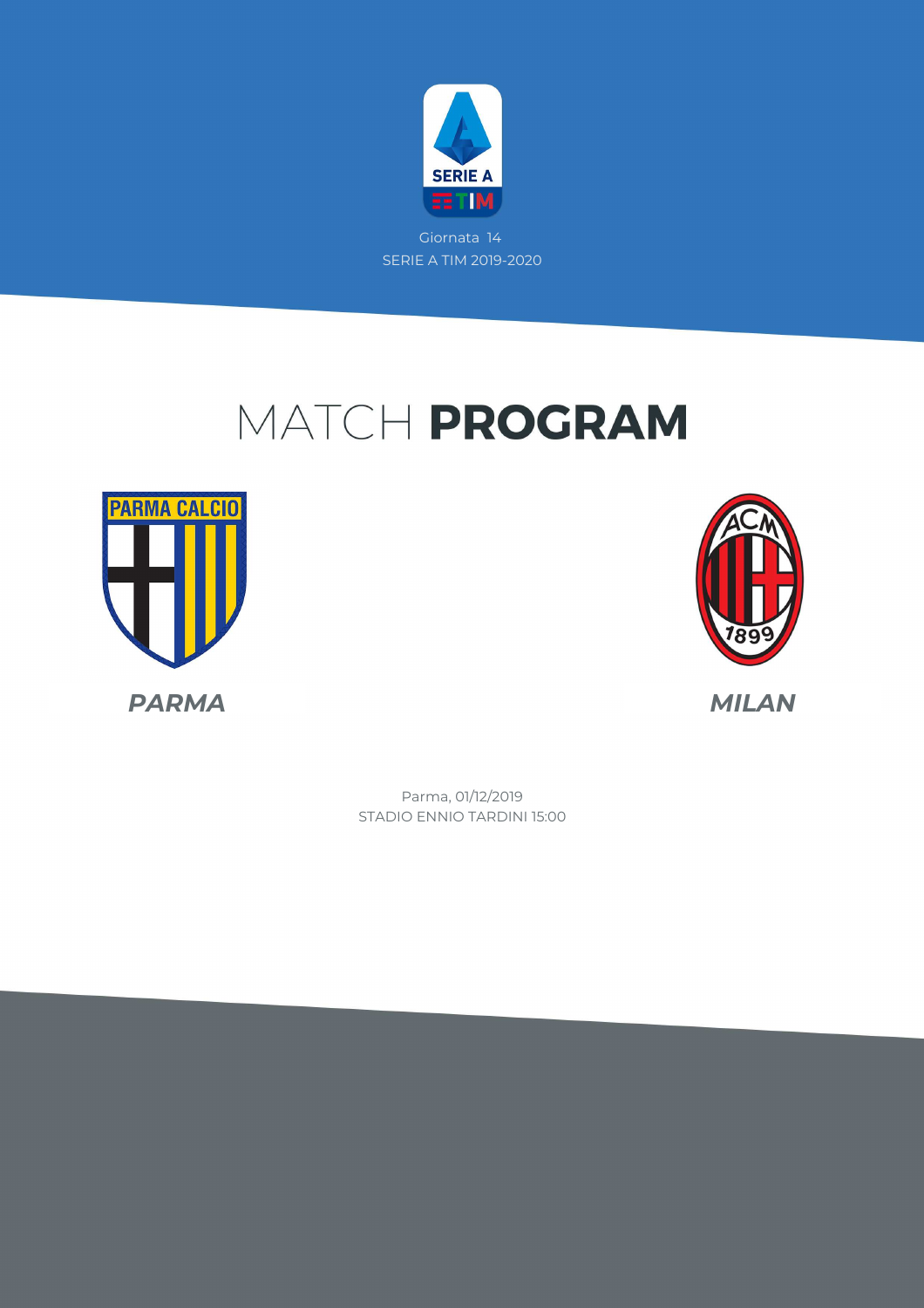



ET M

#### **PARMA** *vs* MILAN Parma, 01/12/2019

STADIO ENNIO TARDINI 15:00



### *RISULTATI STAGIONALI*

| <b>TOTALI</b>         | <b>PTI</b> | <b>GIOC</b> | <b>VINTE</b> | <b>NULLE</b>     | <b>PERSE</b> | GF | GS | <b>DIFF.RETI</b>            |
|-----------------------|------------|-------------|--------------|------------------|--------------|----|----|-----------------------------|
| <b>PARMA</b>          | 18         | 13          | 5            | 3                | 5            | 20 | 17 | $+3$                        |
| <b>MILAN</b>          | 14         | 13          | 4            | $\overline{2}$   | 7            | 12 | 17 | $-51$                       |
| <b>CASA/TRASFERTA</b> | <b>PTI</b> | <b>GIOC</b> | <b>VINTE</b> | <b>NULLE</b>     | <b>PERSE</b> | GF | GS | <b>MEDIA</b><br><b>GOAL</b> |
| <b>PARMA</b>          | 12         | 7           | 4            | $\boldsymbol{o}$ | 3            | 12 | 8  | 1.7                         |
| <b>MILAN</b>          | 6          | 6           | $\mathbf{2}$ | 0                | 4            | 5  | 7  | 0.8                         |

### *ULTIMI PRECEDENTI*

| 2018-19 33^ G          | <b>PARMA</b>                                                                                                | <b>MILAN</b>                                                                                                                                                              |         |
|------------------------|-------------------------------------------------------------------------------------------------------------|---------------------------------------------------------------------------------------------------------------------------------------------------------------------------|---------|
| 20/04/2019             | 42'(2 <sup>°</sup> T) B. ALVES                                                                              | 24'(2 <sup>°</sup> T) S. CASTILLEJO                                                                                                                                       | $7 - 7$ |
| 2018-19 14 \ G         | <b>MILAN</b>                                                                                                | <b>PARMA</b>                                                                                                                                                              |         |
| 02/12/2018             | 10'(2°T) P. CUTRONE, 26'(2°T) F. KESSIE                                                                     | 4'(2°T) R. INGLESE                                                                                                                                                        | $2 - 7$ |
| $2014 - 1521 \wedge G$ | <b>MILAN</b>                                                                                                | <b>PARMA</b>                                                                                                                                                              |         |
| 01/02/2015             | 17'(1 <sup>°</sup> T) J. MENEZ, 12'(2 <sup>°</sup> T) J. MENEZ, 31'(2 <sup>°</sup> T) C.<br><b>ZACCARDO</b> | 24'(1°T) A. NOCERINO                                                                                                                                                      | $3 - 7$ |
| 2014-15 2 \ G          | <b>PARMA</b>                                                                                                | <b>MILAN</b>                                                                                                                                                              |         |
| 14/09/2014             | 27'(1°T) A. CASSANO, 6'(2°T) FELIPE, 28'(2°T) A.<br>LUCARELLI. 44'(2°T)[A] M. DE SCIGLIO                    | 25'(1 <sup>°</sup> T) G. BONAVENTURA, 37'(1 <sup>°</sup> T) K. HONDA, 45'(1 <sup>°</sup> T) J.<br>MENEZ. 23'(2 <sup>°</sup> T) N. DE JONG. 34'(2 <sup>°</sup> T) J. MENEZ | $4 - 5$ |
| 2013-14 28 \ G         | <b>MILAN</b>                                                                                                | <b>PARMA</b>                                                                                                                                                              |         |
| 16/03/2014             | 11'(2°T) A. RAMI, 31'(2°T) M. BALOTELLI                                                                     | 9'(1°T) A. CASSANO, 6'(2°T) A. CASSANO, 33'(2°T)<br>AMAURI, 50'(2°T) J. BIABIANY                                                                                          | $2 - 4$ |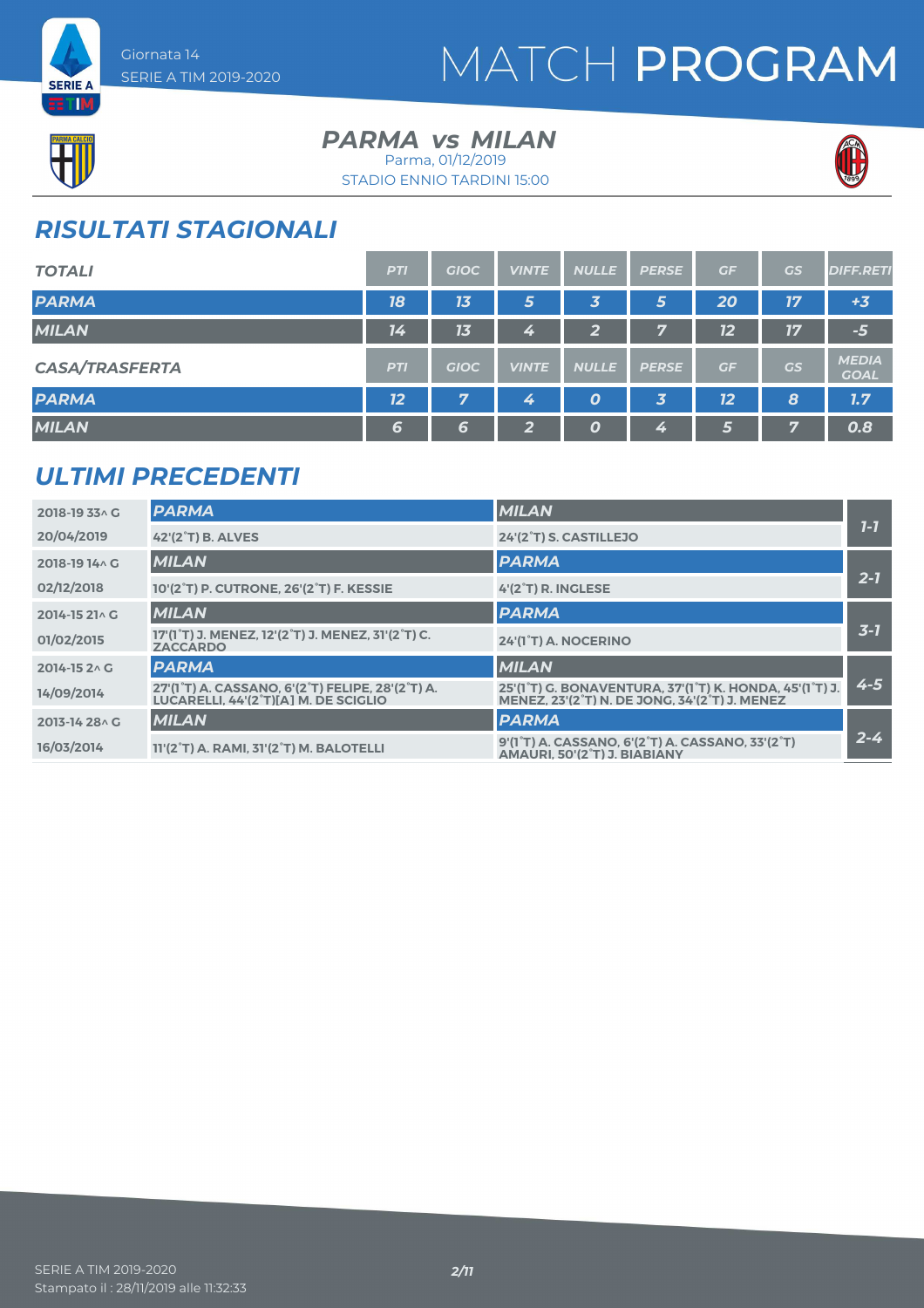



#### **PARMA** *vs* MILAN

Parma, 01/12/2019



STADIO ENNIO TARDINI 15:00

### *ROSA DELLE SQUADRE*

| <b>PARMA</b>                 | PRES. A          | <b>GOL A</b>     | GOL 2019-20      | <b>PRES. 2019-20</b> | MIN. 2019-20     |
|------------------------------|------------------|------------------|------------------|----------------------|------------------|
| <b>PORTIERI</b>              |                  |                  |                  |                      |                  |
| <b>1 LUIGI SEPE</b>          | 83               | 713              | 17               | $\overline{13}$      | <b>7268</b>      |
| <b>34 SIMONE COLOMBI</b>     | 5                | 70               | $\boldsymbol{O}$ | $\boldsymbol{O}$     | $\boldsymbol{o}$ |
| 53 FABRIZIO ALASTRA          | $\overline{2}$   | 6                | $\boldsymbol{O}$ | $\boldsymbol{O}$     | 0                |
| <b>DIFENSORI</b>             |                  |                  |                  |                      |                  |
| <b>2 SIMONE IACOPONI</b>     | 52               | $\mathbf{7}$     | $\mathbf{I}$     | 13                   | 1247             |
| <b>3 KASTRIOT DERMAKU</b>    | 6                | $\boldsymbol{0}$ | $\boldsymbol{O}$ | 6                    | 559              |
| <b>VINCENT LAURINI</b><br>16 | 105              | $\mathbf{7}$     | $\boldsymbol{0}$ | 4                    | 281              |
| <b>22 BRUNO ALVES</b>        | 78               | 5                | $\boldsymbol{0}$ | $\mathbf{9}$         | 801              |
| <b>28 RICCARDO GAGLIOLO</b>  | 76               | $\overline{2}$   | $\overline{1}$   | 11                   | 904              |
| <b>36 MATTEO DARMIAN</b>     | 124              | $\overline{2}$   | $\boldsymbol{O}$ | 9                    | 874              |
| 97 GIUSEPPE PEZZELLA         | 53               | O                | $\boldsymbol{O}$ | 10                   | 576              |
| <b>CENTROCAMPISTI</b>        |                  |                  |                  |                      |                  |
| 8 ALBERTO GRASSI             | 72               | 4                | $\boldsymbol{0}$ | 3                    | 107              |
| <b>10 HERNANI</b>            | 12               | $\boldsymbol{0}$ | $\boldsymbol{O}$ | 12                   | 991              |
| <b>GASTON BRUGMAN</b><br>15  | 47               | $\mathbf{7}$     | $\boldsymbol{O}$ | 6                    | 393              |
| <b>17 ANTONINO BARILLA'</b>  | 82               | 5                | $\overline{I}$   | 13                   | 918              |
| 21 MATTEO SCOZZARELLA        | 33               | $\boldsymbol{0}$ | $\boldsymbol{0}$ | 8                    | 614              |
| 23 DRISSA CAMARA             | $\boldsymbol{0}$ | $\boldsymbol{0}$ | $\boldsymbol{O}$ | $\boldsymbol{O}$     | $\boldsymbol{O}$ |
| <b>GIANNI MUNARI</b><br>29   | 120              | 9                | $\boldsymbol{O}$ | 0                    | 0                |
| <b>33 JURAJ KUCKA</b>        | 208              | 78               | $\overline{I}$   | $\mathbf{9}$         | 735              |
| <b>44 DEJAN KULUSEVSKI</b>   | 76               | 3                | 3                | 13                   | <b>1158</b>      |
| <b>ATTACCANTI</b>            |                  |                  |                  |                      |                  |
| <b>7 YANN KARAMOH</b>        | 22               | $\overline{2}$   | $\overline{1}$   | 5                    | 270              |
| <b>9 ROBERTO INGLESE</b>     | 127              | 36               | $\overline{2}$   | 8                    | 480              |
| <b>11 ANDREAS CORNELIUS</b>  | 31               | 8                | 5                | 8                    | 446              |
| <b>26 LUCA SILIGARDI</b>     | 96               | 8                | $\boldsymbol{O}$ | $\mathbf{I}$         | 39               |
| <b>GERVINHO</b><br>27        | <b>713</b>       | 31               | 3                | 12                   | 1085             |
| <b>88 ANDREA ADORANTE</b>    | $\boldsymbol{O}$ | O                | $\boldsymbol{0}$ | $\boldsymbol{0}$     | $\boldsymbol{o}$ |
| 93 MATTIA SPROCATI           | 25               | $\overline{2}$   | $\overline{1}$   | 9                    | 288              |
| <b>STAFF TECNICO</b>         |                  |                  |                  |                      |                  |

*ROBERTO D'AVERSA*

*Diffidato*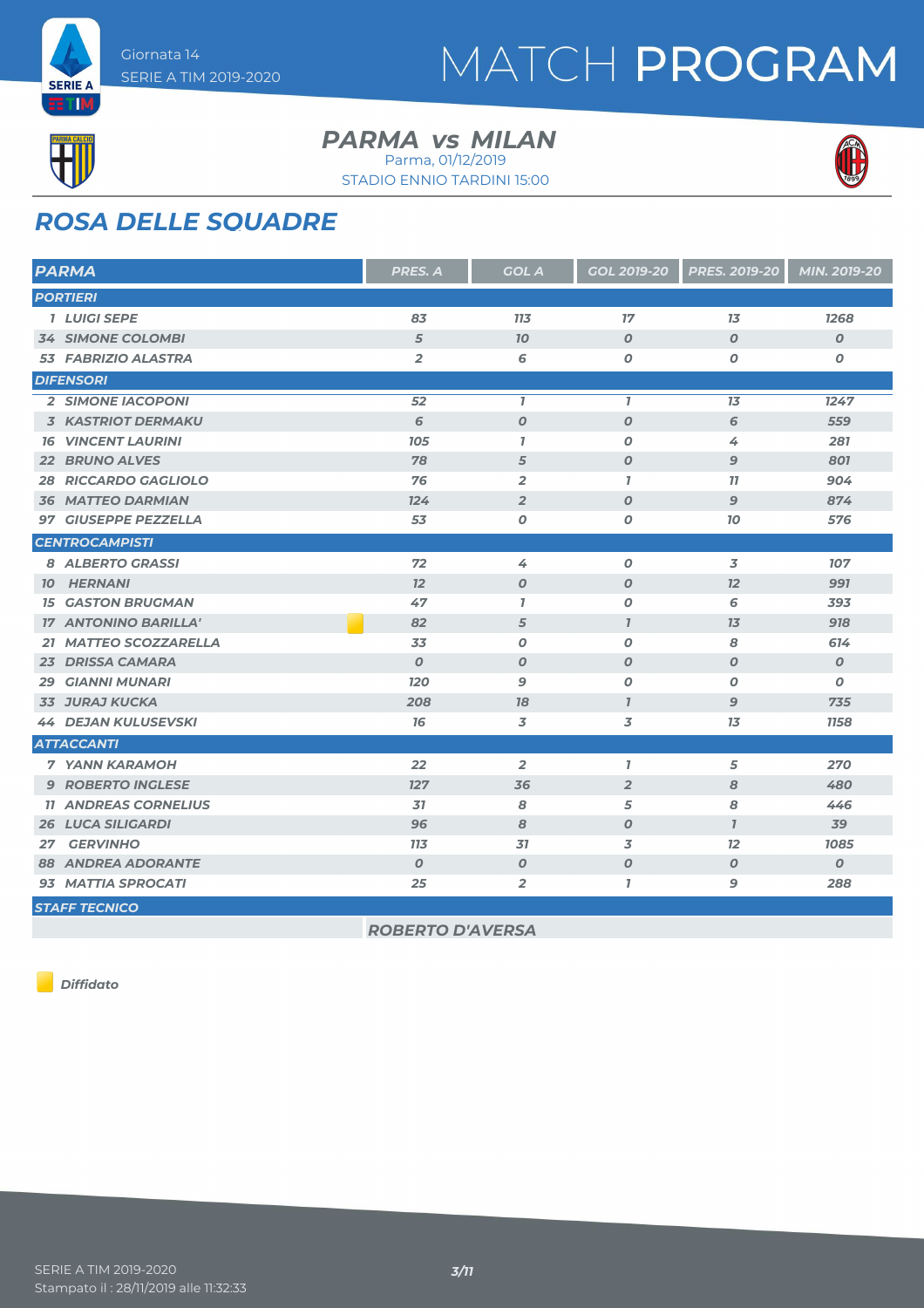

# MATCH PROGRAM



#### **PARMA** *vs* MILAN

STADIO ENNIO TARDINI 15:00 Parma, 01/12/2019



| <b>MILAN</b>                    | <b>PRES. A</b>   | <b>GOL A</b>     | <b>GOL 2019-20</b> | <b>PRES. 2019-20</b> | MIN. 2019-20     |
|---------------------------------|------------------|------------------|--------------------|----------------------|------------------|
| <b>PORTIERI</b>                 |                  |                  |                    |                      |                  |
| 25 PEPE REINA                   | 146              | 131              | $\mathbf{I}$       | $\mathbf{7}$         | <b>100</b>       |
| <b>84 MATTEO SONCIN</b>         | $\boldsymbol{O}$ | $\boldsymbol{O}$ | 0                  | $\boldsymbol{O}$     | $\boldsymbol{O}$ |
| <b>86 LEONARDO MARIA MOLERI</b> | 0                | $\boldsymbol{O}$ | O                  | $\boldsymbol{0}$     | $\boldsymbol{O}$ |
| <b>90 ANTONIO DONNARUMMA</b>    | $\overline{I}$   | $\boldsymbol{O}$ | $\boldsymbol{O}$   | $\boldsymbol{0}$     | $\boldsymbol{O}$ |
| <b>96 ANDREAS JUNGDAL</b>       | 0                | $\boldsymbol{O}$ | 0                  | $\boldsymbol{0}$     | $\boldsymbol{o}$ |
| 99 GIANLUIGI DONNARUMMA         | 154              | 163              | 76                 | 12                   | <b>1156</b>      |
| <b>DIFENSORI</b>                |                  |                  |                    |                      |                  |
| 2 DAVIDE CALABRIA               | $\overline{76}$  | $\overline{2}$   | O                  | 70                   | 773              |
| <b>12 ANDREA CONTI</b>          | 67               | 70               | $\boldsymbol{O}$   | 6                    | 453              |
| <b>13 ALESSIO ROMAGNOLI</b>     | 177              | 8                | 0                  | 13                   | 1256             |
| <b>19 THEO HERNANDEZ</b>        | 70               | $\overline{2}$   | $\overline{2}$     | 70                   | 888              |
| <b>22 MATEO MUSACCHIO</b>       | 54               | $\mathbf{I}$     | O                  | 10                   | 874              |
| <b>31 MATTIA CALDARA</b>        | 55               | 70               | O                  | $\boldsymbol{0}$     | $\boldsymbol{o}$ |
| <b>37 LEROY ABANDA</b>          | 0                | 0                | 0                  | 0                    | 0                |
| <b>43 LEO DUARTE</b>            | 5                | $\boldsymbol{O}$ | O                  | 5                    | 422              |
| <b>46 MATTEO GABBIA</b>         | $\boldsymbol{O}$ | $\boldsymbol{O}$ | O                  | $\boldsymbol{O}$     | $\boldsymbol{O}$ |
| <b>68 RICARDO RODRIGUEZ</b>     | 73               | $\overline{I}$   | $\boldsymbol{O}$   | 4                    | 368              |
| 85 ALESSANDRO NEGRI             | 0                | 0                | Ο                  | 0                    | O                |
| <b>CENTROCAMPISTI</b>           |                  |                  |                    |                      |                  |
| <b>4 ISMAEL BENNACER</b>        | 45               | $\boldsymbol{O}$ | 0                  | 8                    | 598              |
| <b>5 GIACOMO BONAVENTURA</b>    | 231              | 42               | $\mathbf{7}$       | 6                    | 257              |
| <b>10 HAKAN CALHANOGLU</b>      | 79               | 77               | 2                  | 12                   | 1049             |
| <b>20 LUCAS BIGLIA</b>          | <b>159</b>       | 15               | $\boldsymbol{o}$   | 6                    | 539              |
| <b>33 RADE KRUNIC</b>           | 85               | 8                | 0                  | 5                    | 323              |
| 39 LUCAS PAQUETA'               | 24               | $\mathbf{7}$     | $\boldsymbol{o}$   | 77                   | 692              |
| <b>79 FRANK KESSIE</b>          | <b>112</b>       | 79               | $\mathbf{I}$       | 11                   | 887              |
| <b>88 ANTONIO MIONIC</b>        | $\boldsymbol{O}$ | $\boldsymbol{O}$ | O                  | $\boldsymbol{0}$     | $\boldsymbol{o}$ |
| 89 ALESSANDRO SALA              | 0                | O                | Ο                  | $\boldsymbol{0}$     | O                |
| <b>94 MARCO BRESCIANINI</b>     | $\boldsymbol{O}$ | $\boldsymbol{O}$ | $\boldsymbol{O}$   | $\boldsymbol{0}$     | $\boldsymbol{O}$ |
| <b>95 ANDREA CAPONE</b>         | 0                | 0                | O                  | $\boldsymbol{O}$     | 0                |
| <b>97 EMANUELE TORRASI</b>      | $\overline{1}$   | O                | O                  | $\boldsymbol{o}$     | $\boldsymbol{O}$ |
| <b>ATTACCANTI</b>               |                  |                  |                    |                      |                  |
| <b>7 SAMUEL CASTILLEJO</b>      | 36               | 4                | 0                  | 5                    | 268              |
| 8 SUSO                          | 140              | 27               | $\mathbf{I}$       | 77                   | 992              |
| <b>9 KRZYSZTOF PIATEK</b>       | 50               | 25               | 3                  | 13                   | 938              |
| <b>11 FABIO BORINI</b>          | 75               | 13               | 0                  | $\overline{2}$       | 79               |
| <b>17 RAFAEL LEAO</b>           | 10 <sub>o</sub>  | $\mathbf{I}$     | $\mathbf{I}$       | 10 <sup>°</sup>      | 564              |
| <b>18 ANTE REBIC</b>            | 25               | $\overline{2}$   | 0                  | $\overline{7}$       | 214              |
| <b>87 SIAKA HAIDARA</b>         | 0                | $\boldsymbol{o}$ | O                  | 0                    | 0                |
| 98 DANIEL MALDINI               | 0                | $\boldsymbol{0}$ | O                  | $\boldsymbol{0}$     | $\boldsymbol{0}$ |
| <b>STAFF TECNICO</b>            |                  |                  |                    |                      |                  |

*STEFANO PIOLI*

*Diffidato*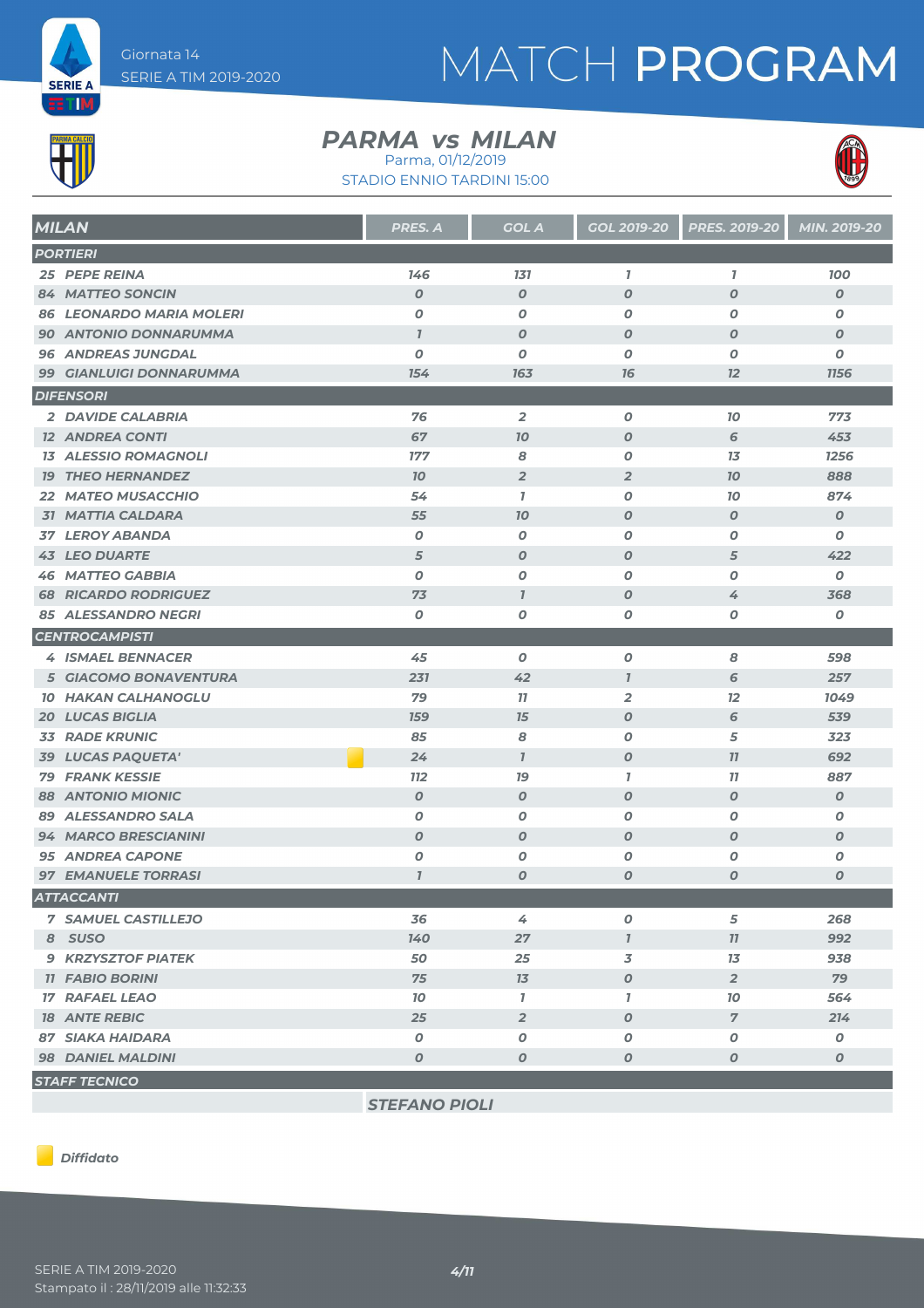



**ETM** 

#### **PARMA** *vs* MILAN Parma, 01/12/2019

STADIO ENNIO TARDINI 15:00



### *RENDIMENTO RECENTE*

| <b>PARMA</b>        |                                             |                                              |         |
|---------------------|---------------------------------------------|----------------------------------------------|---------|
| <b>13^ GIORNATA</b> | <b>BOLOGNA</b>                              | <b>PARMA</b>                                 |         |
| 24/11/2019          | 40'(1°T) R. PALACIO, 50'(2°T) B. DZEMAILI   | 17'(1°T) D. KULUSEVSKI, 26'(2°T) S. IACOPONI | $2 - 2$ |
| 12^ GIORNATA        | <b>PARMA</b>                                | <b>ROMA</b>                                  |         |
| 10/11/2019          | 23'(2°T) M. SPROCATI, 48'(2°T) A. CORNELIUS |                                              | $2 - 0$ |
| <b>11^ GIORNATA</b> | <b>FIORENTINA</b>                           | <b>PARMA</b>                                 |         |
| 03/11/2019          | 22'(2°T) G. CASTROVILLI                     | 40'(1°T) GERVINHO                            | $1 - 7$ |
| 10^ GIORNATA        | <b>PARMA</b>                                | <b>HELLAS VERONA</b>                         |         |
| 29/10/2019          |                                             | 10'(1 <sup>°</sup> T) D. LAZOVIC             | $O-1$   |
| 9^ GIORNATA         | <b>INTER</b>                                | <b>PARMA</b>                                 | $2 - 2$ |
| 26/10/2019          | 23'(1°T) A. CANDREVA, 6'(2°T) R. LUKAKU     | 26'(1°T) Y. KARAMOH, 30'(1°T) GERVINHO       |         |
|                     |                                             |                                              |         |

#### *MILAN*

| <b>13^ GIORNATA</b> | <b>MILAN</b>                                                     | <b>NAPOLI</b>                            |         |
|---------------------|------------------------------------------------------------------|------------------------------------------|---------|
| 23/11/2019          | 29'(1°T) G. BONAVENTURA                                          | 24'(1 <sup>°</sup> T) H. LOZANO          | $7 - 7$ |
| 12^ GIORNATA        | <b>JUVENTUS</b>                                                  | <b>MILAN</b>                             |         |
| 10/11/2019          | 32'(2°T) P. DYBALA                                               |                                          | $7-0$   |
| <b>11^ GIORNATA</b> | <b>MILAN</b>                                                     | <b>LAZIO</b>                             |         |
| 03/11/2019          | 28'(1 <sup>°</sup> T)[A] BASTOS                                  | 25'(1°T) C. IMMOBILE, 38'(2°T) J. CORREA | $1 - 2$ |
| 10^ GIORNATA        | <b>MILAN</b>                                                     | <b>SPAL</b>                              |         |
| 31/10/2019          | <b>18'(2°T) SUSO</b>                                             |                                          | $7-0$   |
| 9^ GIORNATA         | <b>ROMA</b>                                                      | <b>MILAN</b>                             |         |
| 27/10/2019          | 38'(1 <sup>°</sup> T) E. DZEKO, 14'(2 <sup>°</sup> T) N. ZANIOLO | 10'(2°T) T. HERNANDEZ                    | $2 - 1$ |

| <b>CONFRONTO SQUADRE (Valori medi)</b> | <b>PARMA</b> | <b>MILAN</b> |
|----------------------------------------|--------------|--------------|
| <b>Goal Fatti</b>                      | 1.54         | 0.92         |
| <b>Goal Subiti</b>                     | 7.37         | 7.37         |
| <b>Tiri totali</b>                     | 9.62         | 10.31        |
| <b>Tiri in porta</b>                   | 5.08         | 4.85         |
| <b>Assist</b>                          | 1.15         | 0.46         |
| Azioni di attacco                      | 41.77        | 51.31        |
| Passaggi riusciti                      | 291          | 441          |
| Passaggi riusciti %                    | 78%          | 85%          |
| <b>Falli Fatti</b>                     | 13.85        | 14.46        |
| <b>Falli Subiti</b>                    | 11.38        | 14.54        |
| <b>Baricentro</b>                      | 48.15m       | 52.29m       |
| <b>Passaggi Chiave</b>                 | 3.23         | 3.46         |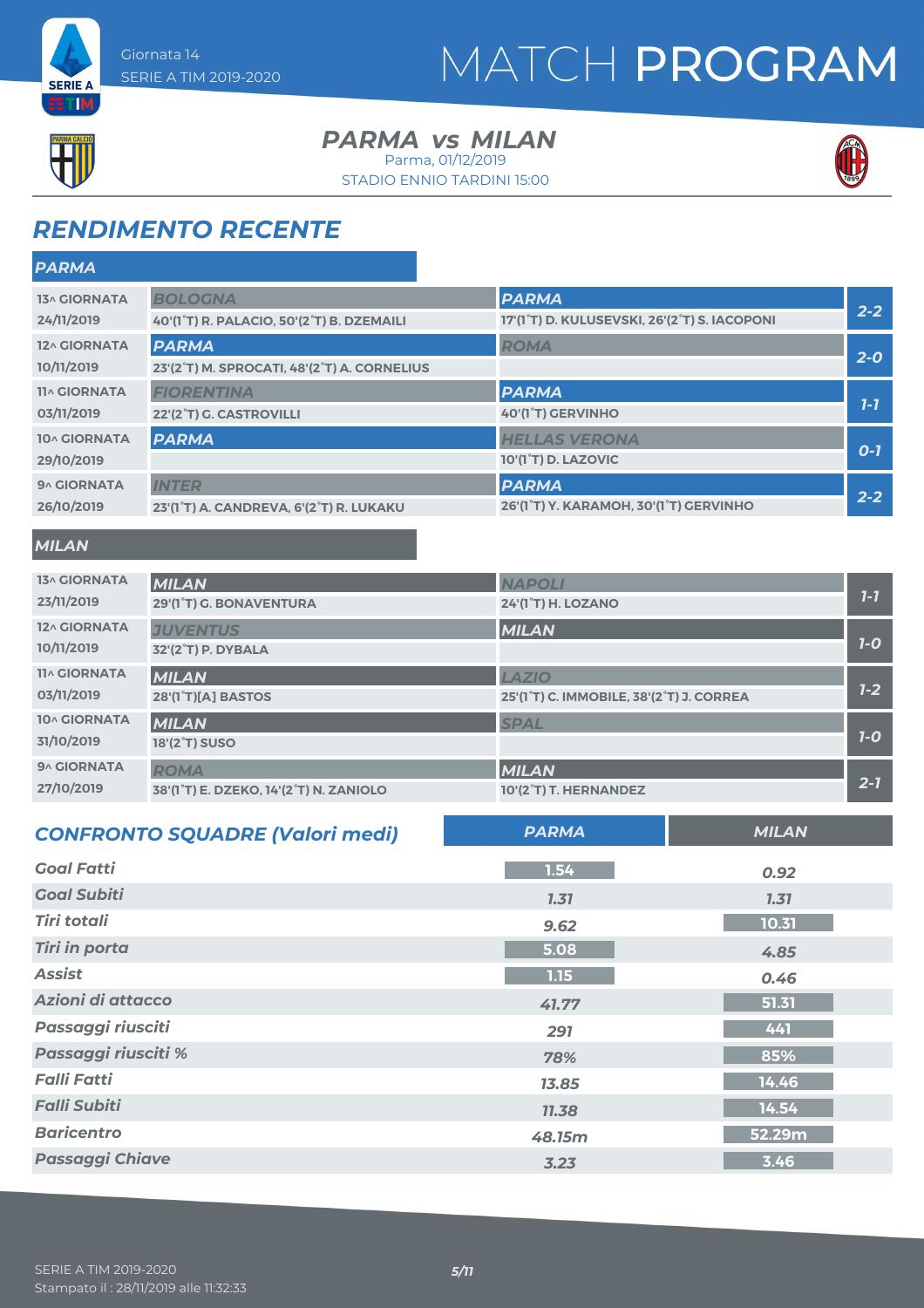

**SERIE A** ETIM

#### **PARMA** *vs* MILAN Parma, 01/12/2019

STADIO ENNIO TARDINI 15:00



#### *RENDIMENTO ATLETICO \**

| <b>PARMA</b>           | Pres. (Min.) | <u>Media (km)</u> | <b>Media</b><br><b>Sprint (Km)</b> | <b>MILAN</b>            | Pres. (Min.) | <b>Media</b> (km) | <b>Media</b><br>Sprint (Km) |
|------------------------|--------------|-------------------|------------------------------------|-------------------------|--------------|-------------------|-----------------------------|
| 44 D. KULUSEVSKI       | 13 (1158')   | 11.934            | 1.179                              | 20 L. BIGLIA            | 6(539)       | 10.69             | 0.789                       |
| <b>33</b> J. KUCKA     | 9(735)       | 10.933            | 0.789                              | <b>10 H. CALHANOGLU</b> | 12 (1049')   | 10.599            | 0.852                       |
| 36 M. DARMIAN          | 9(874)       | 10.354            | 0.704                              | 4I. BENNACER            | 8 (598')     | 10.415            | 0.686                       |
| <b>10 HERNANI</b>      | 12 (991')    | 10.245            | 0.913                              | <b>13</b> A. ROMAGNOLI  | 13 (1256')   | 10.256            | 0.535                       |
| 22 B. ALVES            | 9(801)       | 9.973             | 0.451                              | <b>19</b> T. HERNANDEZ  | 10 (888')    | 10.114            | 1.05                        |
| <b>11</b> A. CORNELIUS | 8(446)       | 9.972             | 0.919                              | 79 F. KESSIE            | 11 (887)     | 10.094            | 0.94                        |
| <b>3</b> K. DERMAKU    | 6(559)       | 9.937             | 0.458                              | <b>12</b> A. CONTI      | 6(453)       | 10.04             | 1.018                       |
| 17 A. BARILLA'         | 13 (918')    | 9.924             | 0.913                              | 8 SUSO                  | 11 (992')    | 9.727             | 0.589                       |
| 2 S. IACOPONI          | 13 (1247')   | 9.791             | 0.498                              | 22 M. MUSACCHIO         | 10(874)      | 9.57              | 0.531                       |
| 28 R. GAGLIOLO         | 11 (904')    | 9.545             | 0.639                              | <b>68</b> R. RODRIGUEZ  | 4(368)       | 9.454             | 0.693                       |
| 21 M. SCOZZARELLA      | 8(614)       | 9.44              | 0.508                              | 43 L. DUARTE            | 5(422)       | 9.452             | 0.593                       |
| 27 GERVINHO            | 12 (1085')   | 9.421             | 1.076                              | 2 D. CALABRIA           | 10(773)      | 9.382             | 0.781                       |
| <b>16</b> V. LAURINI   | 4(281)       | 9.397             | 0.63                               | 9 K. PIATEK             | 13 (938')    | 9.33              | 0.73                        |
| 9 R. INGLESE           | 8 (480')     | 9.009             | 0.867                              | 33 R. KRUNIC            | 5(323)       | 8.525             | 0.74                        |
| <b>15</b> G. BRUGMAN   | 6(393)       | 8.569             | 0.594                              | 39 L. PAQUETA'          | 11 (692')    | 8.177             | 0.76                        |
| 7Y. KARAMOH            | 5(270)       | 8.544             | 0.91                               | 5 G. BONAVENTURA        | 6(257)       | 8.023             | 0.526                       |
| 97 G. PEZZELLA         | 9(490)       | 8.003             | 0.695                              | <b>17</b> R. LEAO       | 10(564)      | 7.774             | 0.828                       |
| 8 A. GRASSI            | 3 (107')     | 6.325             | 0.672                              | 7S. CASTILLEJO          | 5(268)       | 7.344             | 0.787                       |
| 93 M. SPROCATI         | 9(288)       | 5.689             | 0.572                              | <b>11</b> F. BORINI     | 2(79)        | 7.124             | 0.871                       |
| 26 L. SILIGARDI        | 1(39')       | 4.43              | 0.449                              | 18 A. REBIC             | 7(214)       | 4.874             | 0.415                       |

\* Le informazioni riportate sul Rendimento Atletico sono da intendersi riferite al periodo di permanenza nella squadra corrente.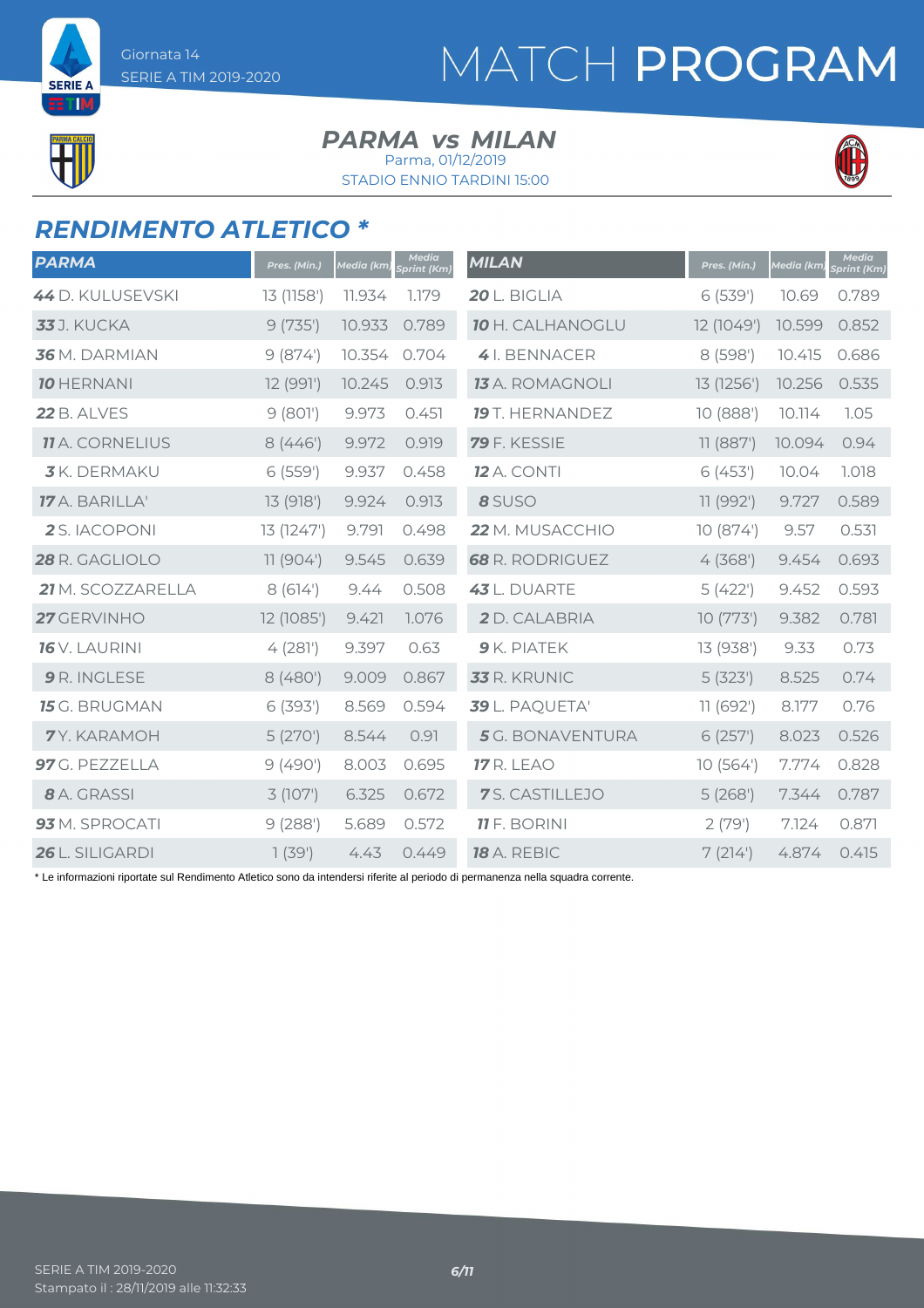



**SERIE A ETM** 

> **PARMA** *vs* MILAN Parma, 01/12/2019

STADIO ENNIO TARDINI 15:00



### *GLI INCONTRI DELLA 14 ^ GIORNATA*

| <b>BRESCIA</b>       | <b>ATALANTA</b>  | 30/11/2019 15:00 |
|----------------------|------------------|------------------|
| <b>GENOA</b>         | <b>TORINO</b>    | 30/11/2019 18:00 |
| <b>FIORENTINA</b>    | <b>LECCE</b>     | 30/11/2019 20:45 |
| <b>JUVENTUS</b>      | <b>SASSUOLO</b>  | 01/12/2019 12:30 |
| <b>INTER</b>         | <b>SPAL</b>      | 01/12/2019 15:00 |
| <b>LAZIO</b>         | <b>UDINESE</b>   | 01/12/2019 15:00 |
| <b>PARMA</b>         | <b>MILAN</b>     | 01/12/2019 15:00 |
| <b>NAPOLI</b>        | <b>BOLOGNA</b>   | 01/12/2019 18:00 |
| <b>HELLAS VERONA</b> | <b>ROMA</b>      | 01/12/2019 20:45 |
| <b>CAGLIARI</b>      | <b>SAMPDORIA</b> | 02/12/2019 20:45 |

#### *CLASSIFICA SERIE A*

|                      | <b>PTI</b>     | <b>GIOC</b> | <b>VINTE</b>   | <b>NULLE</b>                | <b>PERSE</b>     | GF               | <b>GS</b> | <b>DIFF.RETI</b> |
|----------------------|----------------|-------------|----------------|-----------------------------|------------------|------------------|-----------|------------------|
| <b>JUVENTUS</b>      | 35             | 13          | 11             | $\overline{2}$              | $\boldsymbol{0}$ | 23               | <b>10</b> | $+13$            |
| <b>INTER</b>         | 34             | 13          | 11             | $\mathbf{I}$                | $\overline{I}$   | 29               | 12        | $+17$            |
| <b>LAZIO</b>         | 27             | 13          | 8              | $\overline{3}$              | $\overline{2}$   | 30               | 14        | $+16$            |
| <b>CAGLIARI</b>      | 25             | 13          | $\overline{7}$ | 4                           | $\overline{2}$   | 25               | 14        | $+77$            |
| <b>ROMA</b>          | 25             | 13          | $\overline{7}$ | 4                           | $\overline{2}$   | 23               | 14        | $+9$             |
| <b>ATALANTA</b>      | 22             | 13          | 6              | 4                           | $\overline{3}$   | 31               | 21        | $+10$            |
| <b>NAPOLI</b>        | 20             | 13          | 5              | 5                           | $\overline{3}$   | 22               | 76        | $+6$             |
| <b>PARMA</b>         | 18             | 13          | 5              | $\overline{\mathbf{3}}$     | 5                | 20               | 17        | $+3$             |
| <b>HELLAS VERONA</b> | 18             | 13          | 5              | $\overline{3}$              | $\sqrt{5}$       | 11               | 11        | $\boldsymbol{O}$ |
| <b>FIORENTINA</b>    | 16             | 13          | 4              | 4                           | $\sqrt{5}$       | 18               | 20        | $-2$             |
| <b>TORINO</b>        | 14             | 13          | 4              | $\overline{2}$              | $\overline{z}$   | 15               | 20        | $-5$             |
| <b>MILAN</b>         | 14             | 13          | 4              | $\overline{2}$              | $\overline{7}$   | 12               | 17        | $-5$             |
| <b>UDINESE</b>       | 14             | 13          | 4              | $\overline{2}$              | $\overline{7}$   | $\boldsymbol{9}$ | 20        | $-11$            |
| <b>SASSUOLO</b>      | 13             | 12          | 4              | $\boldsymbol{\overline{I}}$ | $\overline{7}$   | 22               | 23        | $-7$             |
| <b>BOLOGNA</b>       | 13             | 13          | $\overline{3}$ | 4                           | 6                | 18               | 22        | $-4$             |
| <b>SAMPDORIA</b>     | 12             | 13          | $\overline{3}$ | $\overline{3}$              | $\overline{7}$   | $\mathbf{9}$     | 20        | $-11$            |
| <b>LECCE</b>         | 11             | 13          | $\overline{2}$ | 5                           | 6                | 17               | 27        | $-10$            |
| <b>GENOA</b>         | 10             | 13          | $\overline{2}$ | 4                           | $\overline{7}$   | 15               | 27        | $-12$            |
| <b>SPAL</b>          | $\mathbf{9}$   | 13          | $\overline{2}$ | $\overline{3}$              | 8                | 8                | <b>19</b> | $-11$            |
| <b>BRESCIA</b>       | $\overline{7}$ | 12          | $\overline{2}$ | $\mathbf{7}$                | 9                | 70               | 23        | $-13$            |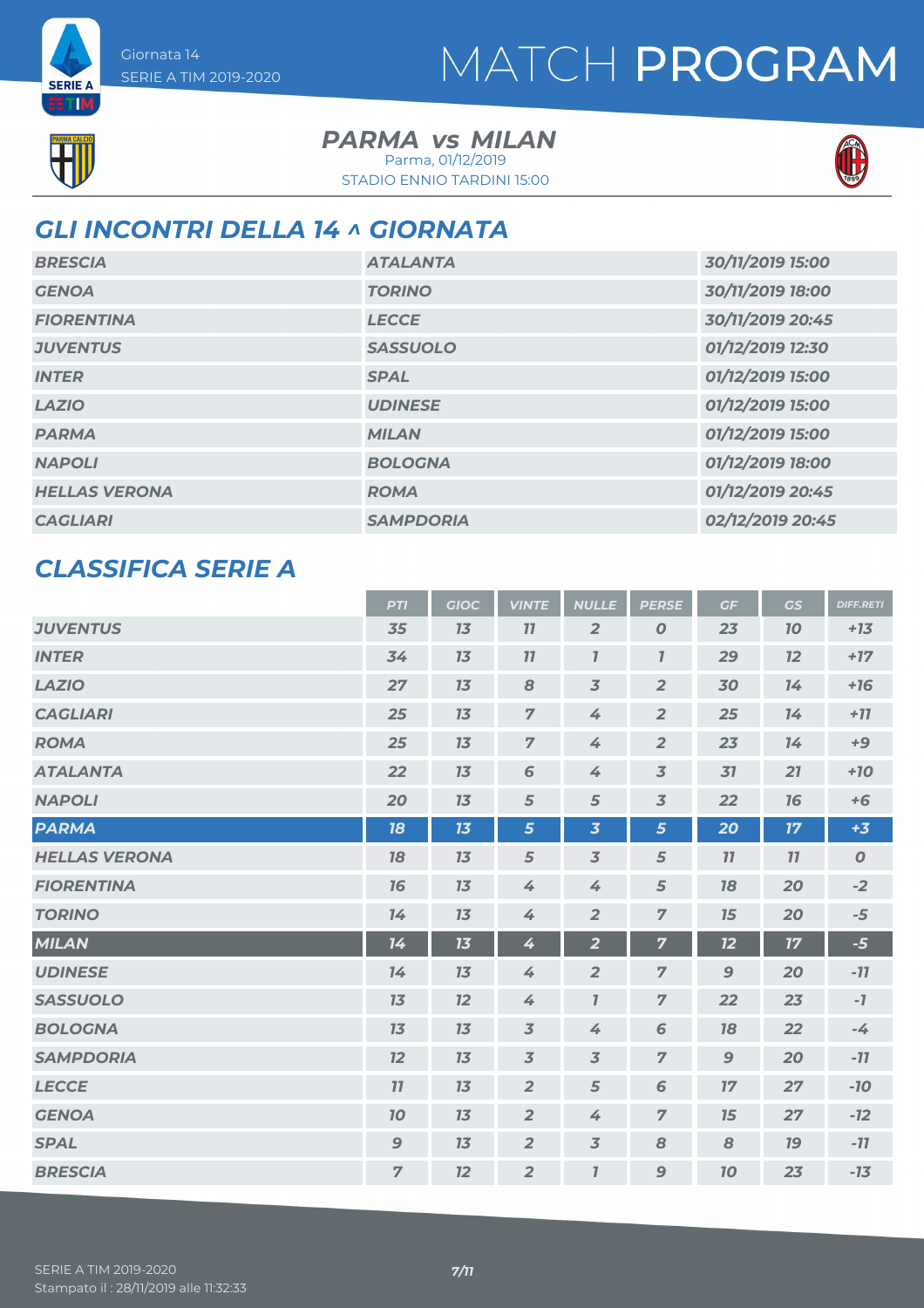## MATCH PROGRAM



**SERIE A ETIM** 

> **PARMA** *vs* MILAN STADIO ENNIO TARDINI 15:00 Parma, 01/12/2019



### *CLASSIFICA GIOCATORI*

| <b>RANKING MARCATORI</b> | <b>Gol(Rigore)</b> |
|--------------------------|--------------------|
| <b>T</b> C. IMMOBILE     | $LAZ$ 15 (5)       |
| 2 R. LUKAKU              | <b>INT</b> 10 (3)  |
| 3 L. MURIEL              | ATA 8 (3)          |
| 4 D. BERARDI             | SAS 7(0)           |
| 4 A. BELOTTI             | <b>TOR</b> 7(4)    |
| 4 JOAO PEDRO             | CAG 7(2)           |
| <b>7 D. ZAPATA</b>       | ATA 6 (0)          |
| <b>7 F. CAPUTO</b>       | SAS 6 (0)          |
| 7 J. CORREA              | $LAZ$ 6 (0)        |
| 7 E. DZEKO               | <b>ROM 6 (0)</b>   |

### *CLASSIFICA SQUADRE*

| <b>RANKING SQUADRE</b> | <b>Gol - Media Gol</b>                          |
|------------------------|-------------------------------------------------|
| <b>ATALANTA</b>        | 2.38<br>31                                      |
| <b>LAZIO</b>           | 2.31<br>30                                      |
| <b>INTER</b>           | 29                                              |
| 5                      | 2.23                                            |
| <b>CAGLIARI</b>        | 1.92                                            |
| Ø                      | 25                                              |
| <b>JUVENTUS</b>        | 1.77                                            |
| 5                      | 23                                              |
| <b>ROMA</b><br>5       | 1.77                                            |
| <b>NAPOLI</b><br>7     | 1.69                                            |
| <b>SASSUOLO</b>        | 1.83                                            |
| <b>PARMA</b>           | 1.54                                            |
| $\mathbf{G}$           | 20                                              |
| <b>10 BOLOGNA</b>      | 18<br>1.38                                      |
| <b>FIORENTINA</b>      | 1.38                                            |
| 10 <sup>°</sup>        | 78                                              |
| <b>LECCE</b>           | 1.31<br>17                                      |
| <b>GENOA</b>           | 7.15                                            |
| 73                     | 75                                              |
| <b>TORINO</b>          | 7.75                                            |
| 13                     | 75                                              |
| <b>15 MILAN</b>        | 0.9<br>72                                       |
| <b>HELLAS VERONA</b>   | $\overline{11}$                                 |
| 16                     | 0.85                                            |
| <b>BRESCIA</b>         | 10                                              |
| 17                     | 0.83                                            |
| <b>SAMPDORIA</b>       | g                                               |
| 18                     | 0.69                                            |
| <b>UDINESE</b>         | $\mathbf{g}% _{T}=\mathbf{G}_{T}\mathbf{G}_{T}$ |
| <b>18</b>              | 0.69                                            |
| 20 SPAL                | 0.62<br>8                                       |

|                | <b>RANKING SQUADRE</b> | Tot Tiri - In Porta - Fuori |                |    |
|----------------|------------------------|-----------------------------|----------------|----|
|                | <b>ATALANTA</b>        |                             | <b>195 109</b> | 86 |
|                | <b>LAZIO</b>           | <b>170</b>                  | <b>106</b>     | 64 |
| 3              | <b>NAPOLI</b>          | <b>168</b>                  | 92             | 76 |
| 4              | <b>JUVENTUS</b>        | <b>159</b>                  | 90             | 69 |
| 5              | <b>ROMA</b>            | 153                         | 81             | 72 |
| 6              | <b>BOLOGNA</b>         | 147                         |                | 74 |
|                | <b>INTER</b>           | 145                         | 92             | 53 |
| 8              | <b>FIORENTINA</b>      | 140                         |                | 67 |
| 9              | <b>MILAN</b>           | 134                         | 63             | 71 |
| 10             | <b>LECCE</b>           | 133                         | 66             | 67 |
| 7 <sub>1</sub> | <b>GENOA</b>           | <b>129</b>                  | 66             | 63 |
|                | <b>SAMPDORIA</b>       | 127                         | 60             | 67 |
| 13             | <b>PARMA</b>           | 125                         | 66             | 59 |
| 14             | <b>SASSUOLO</b>        | 120                         | 71             | 49 |
| 15             | <b>CAGLIARI</b>        | <b>116</b>                  | 60             | 56 |
| 16             | <b>UDINESE</b>         | <b>112</b>                  | 58             | 54 |
| 77             | <b>HELLAS VERONA</b>   | 777                         | Б<br>$\omega$  | 57 |
| 77             | <b>SPAL</b>            | 777                         | 50             | 61 |
| 79             | <b>TORINO</b>          | <b>108</b>                  | 57             | 51 |
|                | <b>20 BRESCIA</b>      | 81                          | 40             | 41 |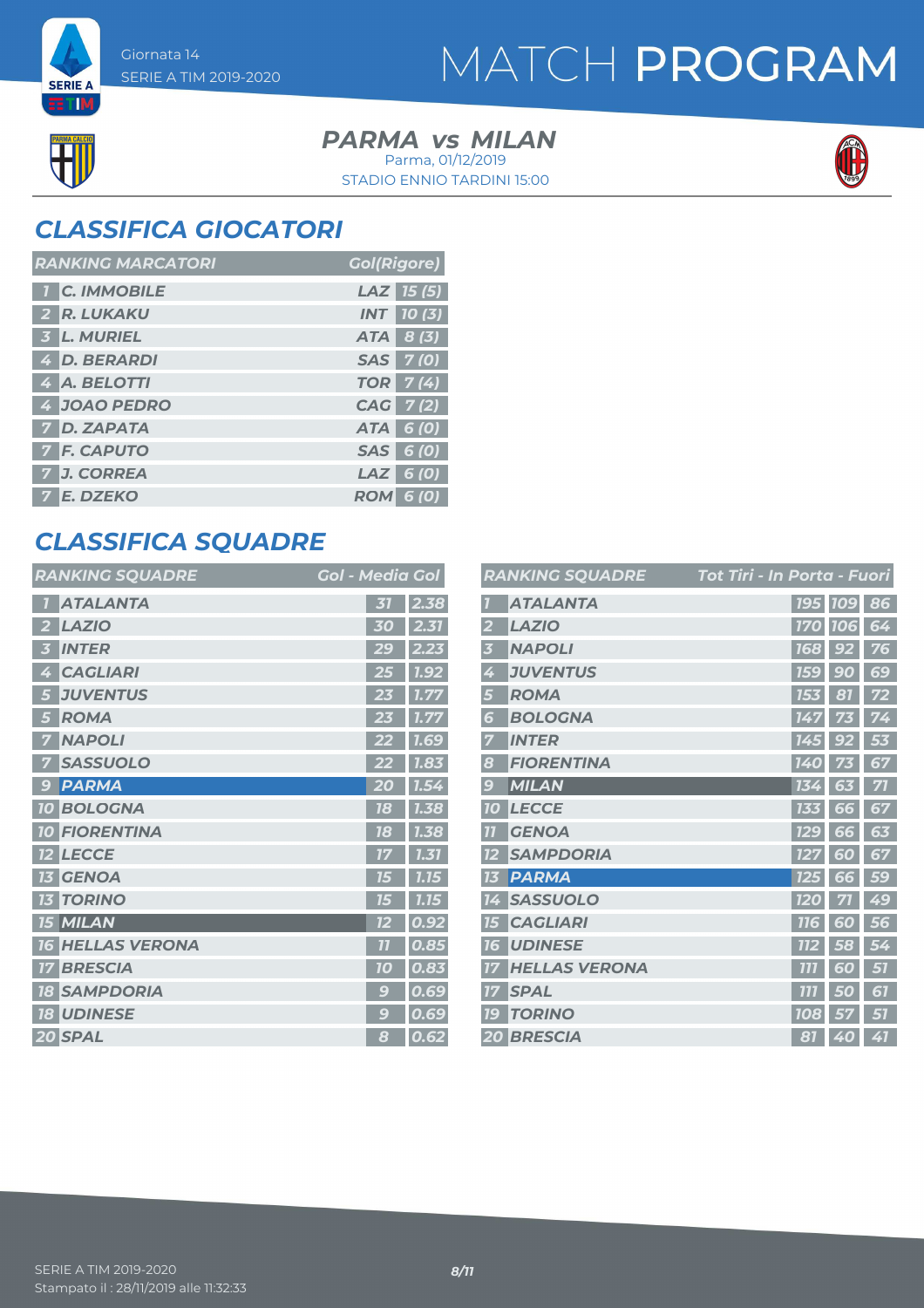# MATCH PROGRAM



**SERIE A** ETM

#### **PARMA** *vs* MILAN Parma, 01/12/2019





| <b>LAZIO</b><br>$\overline{1}$    | 24 |
|-----------------------------------|----|
| <b>ATALANTA</b><br>$\overline{2}$ | 20 |
| <b>NAPOLI</b><br>3                | 17 |
| <b>INTER</b><br>4                 | 16 |
| <b>PARMA</b><br>$5\overline{)}$   | 15 |
| <b>SASSUOLO</b><br>5              | 15 |
| <b>JUVENTUS</b><br>7              | 13 |
| <b>FIORENTINA</b><br>8            | 12 |
| <b>ROMA</b><br>8                  | 12 |
| <b>10 CAGLIARI</b>                | 77 |
| <b>11 BOLOGNA</b>                 | 10 |
| <b>11 GENOA</b>                   | 10 |
| <b>13 TORINO</b>                  | 8  |
| 14 LECCE                          |    |
| <b>14 UDINESE</b>                 | 7  |
| <b>16 BRESCIA</b>                 | 6  |
| <b>16 MILAN</b>                   | 6  |
| <b>16 SPAL</b>                    | 6  |
| <b>19 HELLAS VERONA</b>           | 5  |
| <b>20 SAMPDORIA</b>               | 4  |

*RANKING SOUADRE* Assist

|                | <b>RANKING SQUADRE</b>  | Passaggi riusciti - |     | $\frac{9}{6}$ * |
|----------------|-------------------------|---------------------|-----|-----------------|
| $\overline{1}$ | <b>NAPOLI</b>           |                     | 495 | 86              |
| $\overline{2}$ | <b>JUVENTUS</b>         |                     | 488 | 86              |
| 3              | <b>SASSUOLO</b>         |                     | 478 | 86              |
| 4              | <b>INTER</b>            |                     | 456 | 84              |
| 5              | <b>ATALANTA</b>         |                     | 444 | 84              |
| 6              | MILAN                   |                     | 441 | 85              |
| 7              | <b>LAZIO</b>            |                     | 420 | 83              |
| 8              | <b>ROMA</b>             |                     | 407 | 84              |
| 9              | <b>GENOA</b>            |                     | 399 | 83              |
| 10             | <b>BOLOGNA</b>          |                     | 397 | 82              |
| 77             | <b>FIORENTINA</b>       |                     | 373 | 82              |
|                | <b>12 UDINESE</b>       |                     | 330 | 79              |
|                | <b>13 TORINO</b>        |                     | 324 | 79              |
|                | <b>14 LECCE</b>         |                     | 323 | 81              |
|                | <b>15 HELLAS VERONA</b> |                     | 312 | 76              |
|                | <b>16 SPAL</b>          |                     | 308 | 79              |
|                | <b>17 CAGLIARI</b>      |                     | 300 | 77              |
|                | <b>18 SAMPDORIA</b>     |                     | 297 | 75              |
|                | <b>19 PARMA</b>         |                     | 291 | 78              |
|                | <b>20 BRESCIA</b>       |                     | 276 | 74              |

\* Valori medi per partita.

| hiave*                  | <b>RANKING SQUADRE</b>            | Recuperi* |
|-------------------------|-----------------------------------|-----------|
| 5                       | <b>HELLAS VERONA</b>              | 99        |
| 5                       | <b>PARMA</b><br>2                 | 96        |
| 5                       | <b>CAGLIARI</b><br>3              | 94        |
| 5                       | <b>UDINESE</b><br>4               | 93        |
| 4                       | <b>INTER</b><br>5                 | 87        |
| 4                       | <b>BRESCIA</b><br>Б               | 86        |
| $\overline{\mathbf{3}}$ | <b>ATALANTA</b>                   | 85        |
| $\overline{\mathbf{3}}$ | <b>TORINO</b><br>8                | 85        |
| $\overline{\mathbf{3}}$ | <b>BOLOGNA</b><br>g               | 85        |
| $\overline{\mathbf{3}}$ | <b>10 FIORENTINA</b>              | 84        |
| $\overline{\mathbf{3}}$ | <b>SAMPDORIA</b><br>11            | 84        |
| $\overline{\mathbf{3}}$ | <b>MILAN</b><br>$12 \overline{ }$ | 84        |
| $\overline{\mathbf{3}}$ | <b>13 SPAL</b>                    | 82        |
| $\overline{\mathbf{3}}$ | <b>14 JUVENTUS</b>                | 79        |
| $\overline{\mathbf{3}}$ | <b>15 LAZIO</b>                   | 79        |
| $\overline{\mathbf{3}}$ | <b>16 LECCE</b>                   | 77        |
| $\overline{\mathbf{3}}$ | <b>GENOA</b><br>17                | 75        |
| $\overline{\mathbf{3}}$ | <b>18 ROMA</b>                    | 74        |
| $\overline{2}$          | <b>19 SASSUOLO</b>                | 72        |
| $\overline{2}$          | 20 NAPOLI                         | 71        |
|                         |                                   |           |

| <b>RANKING SQUADRE</b>  | Passaggi Chiave* |                         |
|-------------------------|------------------|-------------------------|
| <b>LAZIO</b>            |                  | 5                       |
| <b>NAPOLI</b>           |                  | 5                       |
| <b>JUVENTUS</b>         |                  | 5                       |
| <b>ATALANTA</b>         |                  | 5                       |
| <b>INTER</b>            |                  | 4                       |
| <b>ROMA</b><br>6        |                  | 4                       |
| <b>FIORENTINA</b>       |                  | $\overline{\mathbf{3}}$ |
| <b>MILAN</b>            |                  | $\overline{\mathbf{3}}$ |
| <b>CAGLIARI</b>         |                  | $\overline{\mathbf{3}}$ |
| <b>10 BOLOGNA</b>       |                  | $\overline{\mathbf{3}}$ |
| <b>11 GENOA</b>         |                  | $\overline{\mathbf{3}}$ |
| <b>11 PARMA</b>         |                  | $\overline{\mathbf{3}}$ |
| <b>13 HELLAS VERONA</b> |                  | $\overline{\mathbf{3}}$ |
| <b>14 SASSUOLO</b>      |                  | $\overline{\mathbf{3}}$ |
| <b>15 TORINO</b>        |                  | $\overline{\mathbf{3}}$ |
| <b>16 LECCE</b>         |                  | $\overline{\mathbf{3}}$ |
| <b>17 SAMPDORIA</b>     |                  | $\overline{\mathbf{3}}$ |
| <b>18 UDINESE</b>       |                  | $\overline{\mathbf{3}}$ |
| <b>19 BRESCIA</b>       |                  | $\overline{2}$          |
| <b>19 SPAL</b>          |                  | $\overline{2}$          |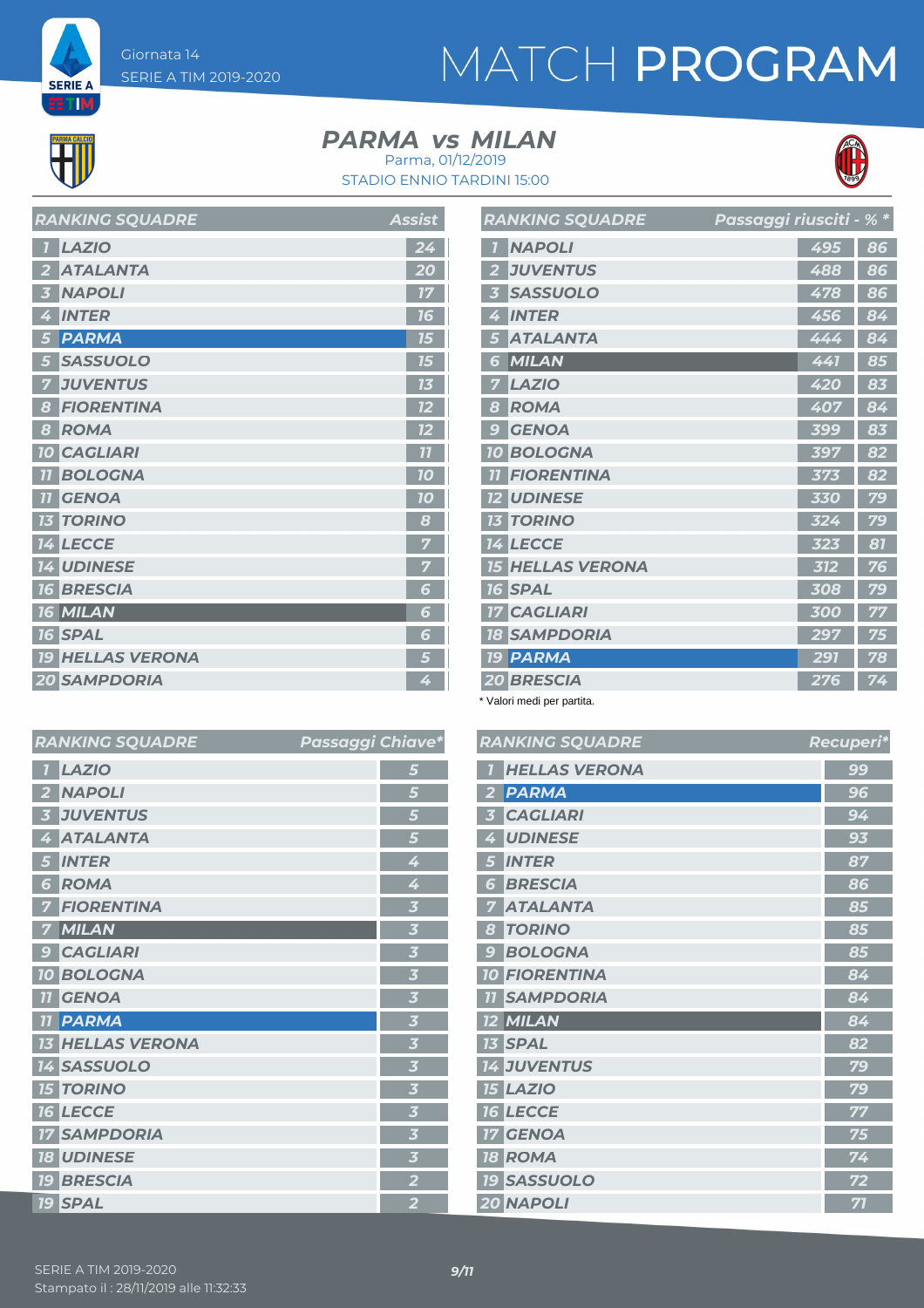Giornata 14 SERIE A TIM 2019-2020 **SERIE A** 

# MATCH PROGRAM



**ETIM** 

### **PARMA** *vs* MILAN



STADIO ENNIO TARDINI 15:00 Parma, 01/12/2019

| <b>RANKING SQUADRE</b>                  | Tot. Parate - Media | F |
|-----------------------------------------|---------------------|---|
| <b>SPAL</b>                             | 55<br>4.23          |   |
| <b>TORINO</b>                           | 4.23<br>55          |   |
| <b>PARMA</b><br>Ŀ.                      | 4.23<br>55          |   |
| <b>GENOA</b><br>4                       | 4.15<br>54          |   |
| <b>CAGLIARI</b><br>5                    | 4.08<br>53          |   |
| <b>LECCE</b><br>6                       | 3.92<br>51          |   |
| <b>LAZIO</b>                            | 3.85<br>50          |   |
| <b>JUVENTUS</b><br>8                    | 3.77<br>49          |   |
| <b>UDINESE</b><br>$\mathbf{C}$          | 3.77<br>49          |   |
| <b>BRESCIA</b><br><b>10</b>             | 3.83<br>46          |   |
| <b>HELLAS VERONA</b><br>$\overline{11}$ | 3.46<br>45          |   |
| <b>SAMPDORIA</b>                        | 3.38<br>44          |   |
| MILAN                                   | 3.38<br>44          |   |
| <b>BOLOGNA</b><br>14                    | 3.31<br>43          |   |
| <b>SASSUOLO</b><br>75                   | 40<br>3.33          |   |
| <b>FIORENTINA</b><br><b>16</b>          | <b>39</b><br>k      |   |
| <b>ROMA</b><br>17                       | 39<br>k             |   |
| <b>ATALANTA</b><br>18                   | 2.77<br>36          |   |
| <b>NAPOLI</b><br><b>19</b>              | 2.54<br>33          |   |
| <b>20 INTER</b>                         | 2.38<br>37          |   |

|                | <b>RANKING SQUADRE</b> | <b>Media Km</b>      |
|----------------|------------------------|----------------------|
| $\overline{1}$ | <b>INTER</b>           | 110.872              |
| $\overline{2}$ | <b>PARMA</b>           | 109.381              |
| 3              | <b>JUVENTUS</b>        | 109.316              |
| 4              | <b>LECCE</b>           | 108.945              |
| 5              | <b>ATALANTA</b>        | 108.497              |
| 6              | <b>HELLAS VERONA</b>   | 108.486              |
| 7              | <b>LAZIO</b>           | 108.239              |
| 8              | <b>FIORENTINA</b>      | 107.765              |
| 9              | <b>BOLOGNA</b>         | 107.678              |
|                | <b>10 SAMPDORIA</b>    | 107.475              |
| 77             | <b>BRESCIA</b>         | 107.089              |
|                | <b>12 SASSUOLO</b>     | 106.997              |
|                | <b>13 SPAL</b>         | 106.852              |
|                | 14 MILAN               | 106.705              |
|                | <b>15 ROMA</b>         | 106.513              |
|                | <b>16 UDINESE</b>      | 104.859              |
|                | <b>17 CAGLIARI</b>     | 104.648              |
|                | <b>18 NAPOLI</b>       | 103.371              |
|                | <b>19 GENOA</b>        | 103.046              |
|                | <b>20 TORINO</b>       | $\overline{102.}432$ |